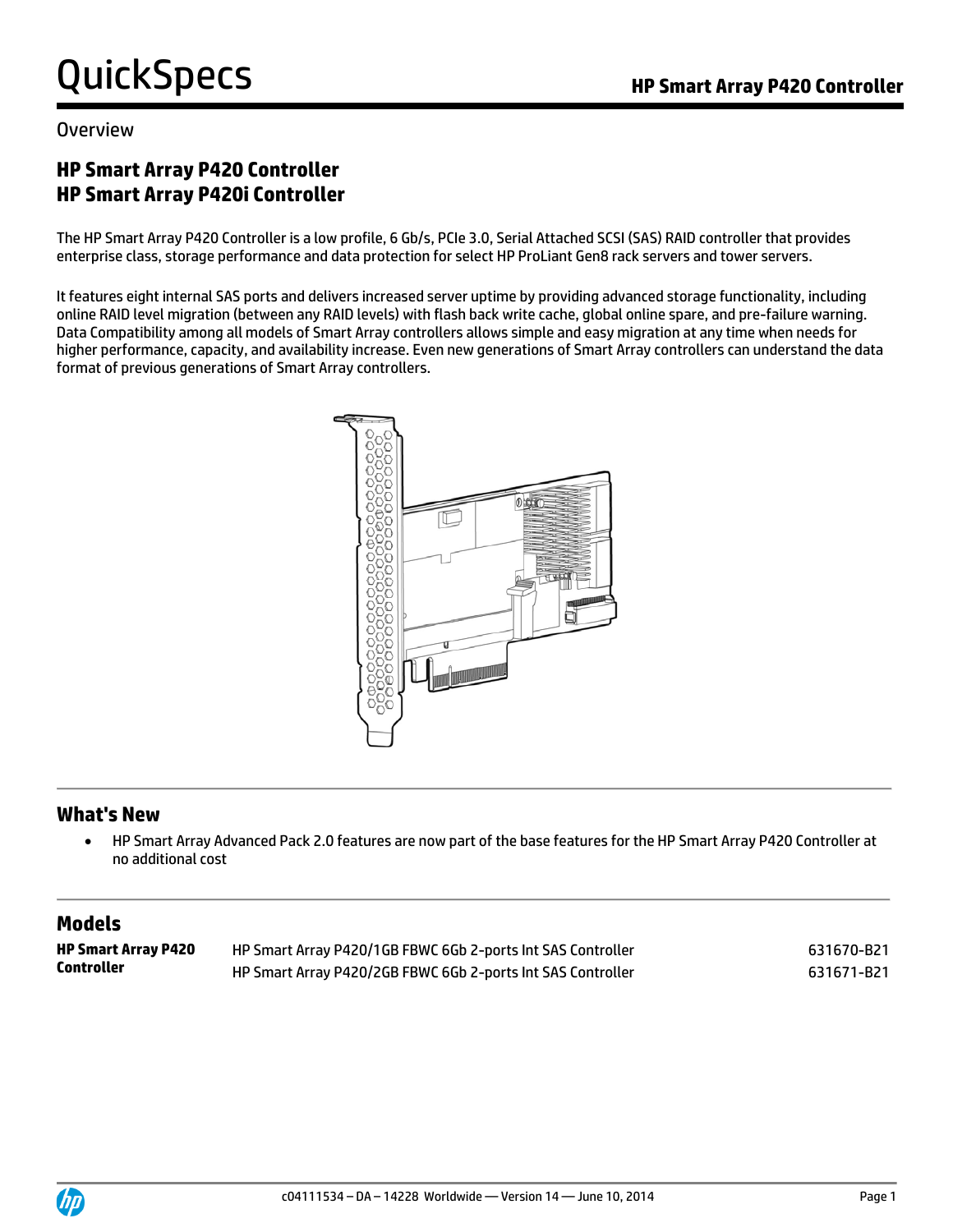| <b>The Smart Array</b><br><b>Advantage</b> | HP's innovative design and integration work of the Smart Array family of products creates customer<br>value that is unmatched in the industry. Use of Smart Array products across multiple applications<br>results in a much lower Total Cost of Ownership (TCO) than any other server storage RAID product. The<br>HP Smart Array family brings an unparalleled return on investment through:<br>Data Compatibility among most current shipping Smart Array controllers allows simple and easy<br>upgrades any time needs for higher performance, capacity, and availability increase. Even successive<br>generations of Smart Array controllers understand the data format of other Smart Array Controllers.<br>Consistent Configuration and Management Tools. Most current shipping Smart Array products utilize<br>a standard set of management and utility software. These tools minimize Total Cost of Ownership<br>(TCO) by reducing training requirements and technical expertise necessary to install and maintain the<br>HP server storage.<br>SmartDrive Carrier form factor is for use across multiple HP servers, Universal Hard Drive form factor<br>is for disk enclosures and storage systems. With compatibility across many enterprise platforms, you<br>are free to deploy and re-deploy these drives to quickly deliver increased storage capacity, migrate<br>data between systems, and easily manage spare drives.<br>Pre-Failure Warranty means HP Insight Manager not only reports when a drive is going to fail but<br>allows replacement of failing drives prior to actual failure. For complete details, consult the HP<br>Support Center or refer to your HP Server documentation.                                                                                                                                                                                                                                                                                                                                                                                                                                                                                              |
|--------------------------------------------|-------------------------------------------------------------------------------------------------------------------------------------------------------------------------------------------------------------------------------------------------------------------------------------------------------------------------------------------------------------------------------------------------------------------------------------------------------------------------------------------------------------------------------------------------------------------------------------------------------------------------------------------------------------------------------------------------------------------------------------------------------------------------------------------------------------------------------------------------------------------------------------------------------------------------------------------------------------------------------------------------------------------------------------------------------------------------------------------------------------------------------------------------------------------------------------------------------------------------------------------------------------------------------------------------------------------------------------------------------------------------------------------------------------------------------------------------------------------------------------------------------------------------------------------------------------------------------------------------------------------------------------------------------------------------------------------------------------------------------------------------------------------------------------------------------------------------------------------------------------------------------------------------------------------------------------------------------------------------------------------------------------------------------------------------------------------------------------------------------------------------------------------------------------------------------------------------------------|
| <b>Key Features</b>                        | The SA-P420 Controller supports up to 60 drives depending on the server implementation.<br>$\bullet$<br>Seamless upgrades from past generations and upgrades to next generation HP high<br>$\bullet$<br>performance and high capacity Serial Attached SCSI Smart Array controllers.<br>6Gb/s SAS technology delivers high performance and data bandwidth and contains full<br>$\bullet$<br>compatibility with 6Gb/s SATA technology.<br>x8 PCIe 3.0 host interface technology delivers high performance and data bandwidth up to 8<br>GB/s maximum bandwidth.<br>Modular, easy-to-upgrade design lets you optimize performance by upgrading from 40-bit<br>512MB cache to 72-bit 1GB Flash Backed Write Cache or 72-bit 2GB Flash Backed Write Cache<br>(FBWC).<br>Addition of the flash backed cache upgrade enables array expansion, logical drive extension,<br>RAID migration, and stripe size migration.<br>Standard on the P420 are RAID 6 ADG, RAID 60 ADG, RAID 1 ADM, Capacity Expansion, mirror<br>$\bullet$<br>split, recombine, and rollback in Online Mode, Drive Erase, Performance Optimization-<br>Degraded Reads and Read Coalescing, Move/Delete any individual LUNS and Online Split<br>Mirror<br>The HP SSD Smart Path feature included in the Smart Array software stack improves SSD read<br>for all RAID levels and RAID 0 write operations by optimizing the path to each SSD attached to<br>the controller<br>The HP SmartCache licensed feature (available as an additional option) is a controller-based<br>read caching solution in a DAS environment that caches the most frequently accessed data<br>("hot" data) onto lower latency SSDs to dynamically accelerate application workloads.<br>Mix-and-match SAS and SATA hard drives, lets you deploy drive technology as needed to fit<br>$\bullet$<br>your computing environment.<br>Software consistency on most current shipping Smart Array products: HP Smart Storage<br>$\bullet$<br>Administrator, HP Systems Insight Manager (SIM), and Intelligent Provisioning.<br>Low-profile PCI Express form factor - ships with a full size bracket for deployment in either a<br>$\bullet$<br>low-profile or full sized slot. |
| <b>Management Features</b>                 | Online array expansion (with FBWC)<br><b>Online Advanced Capacity Expansion (with FBWC)</b><br>Online logical drive extension (with FBWC)<br>$\bullet$<br><b>Online RAID level migration (with FBWC)</b><br>$\bullet$                                                                                                                                                                                                                                                                                                                                                                                                                                                                                                                                                                                                                                                                                                                                                                                                                                                                                                                                                                                                                                                                                                                                                                                                                                                                                                                                                                                                                                                                                                                                                                                                                                                                                                                                                                                                                                                                                                                                                                                       |

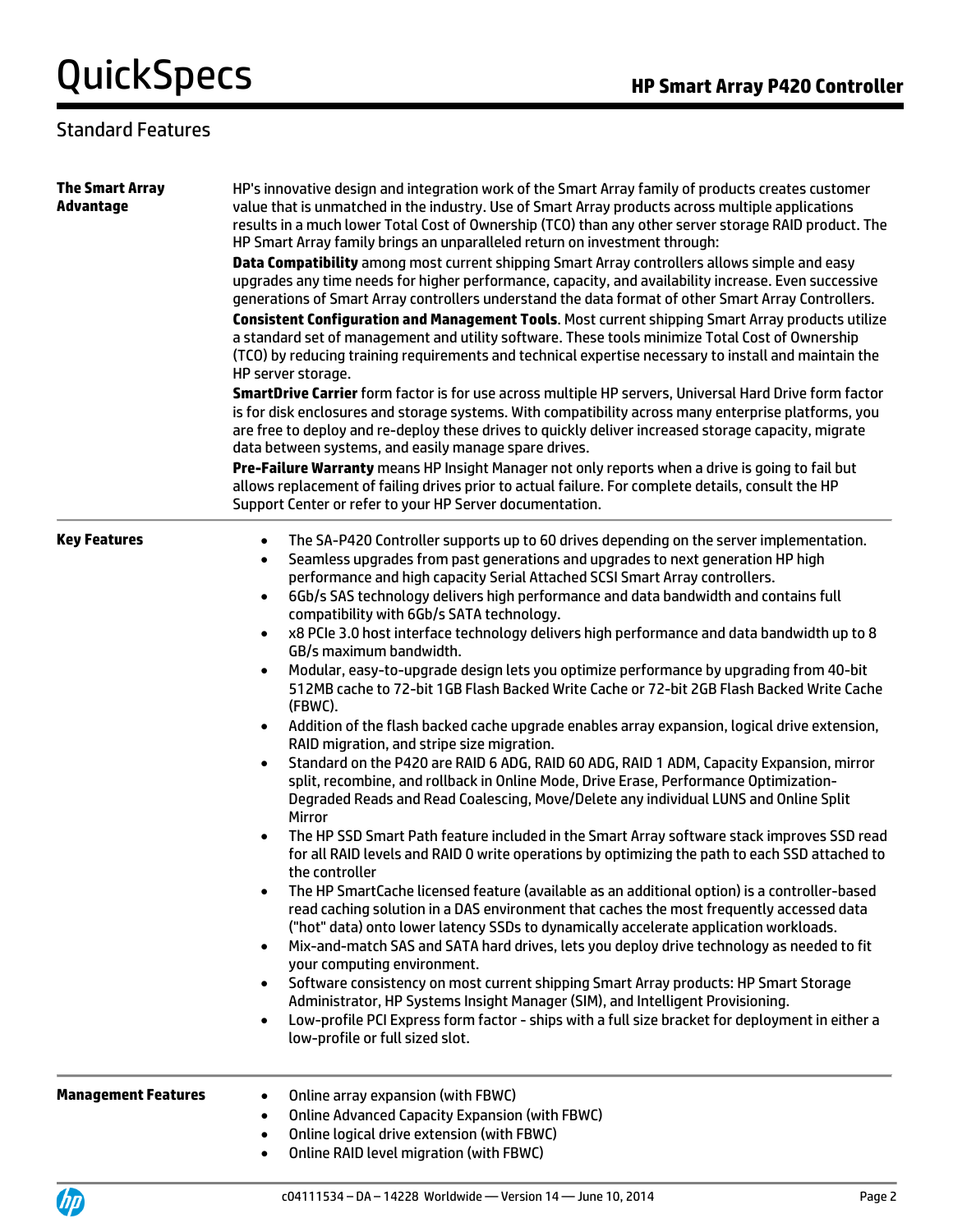|                     | Online stripe size migration (with FBWC)<br>$\bullet$<br>Online mirror split, recombine and rollback (with FBWC)<br>٠<br>Unlimited global online spare assignment<br>$\bullet$<br>User selectable expand and rebuild priority<br>$\bullet$<br>User selectable RAID level and stripe size<br>٠<br>User selectable read and write cache sizes<br>$\bullet$<br><b>Supports Predictive Spare Activation</b><br>$\bullet$                                                                                                                                                                                                                                                                                                                 |
|---------------------|--------------------------------------------------------------------------------------------------------------------------------------------------------------------------------------------------------------------------------------------------------------------------------------------------------------------------------------------------------------------------------------------------------------------------------------------------------------------------------------------------------------------------------------------------------------------------------------------------------------------------------------------------------------------------------------------------------------------------------------|
| <b>Ports</b>        | Eight (8) SAS physical links distributed across 2 internal x4 wide port connectors.<br>$\bullet$                                                                                                                                                                                                                                                                                                                                                                                                                                                                                                                                                                                                                                     |
| Performance         | 6Gb/s SAS [(600MB/s bandwidth per physical link)]<br>$\bullet$<br>x8 6Gb/s SAS physical links (compatible with 3Gb/s SATA)<br>$\bullet$<br>512 MB 72-bit wide DDR3-800MHz Flash Backed Write Cache, 1 GB 72-bit wide DDR3-<br>$\bullet$<br>1333MHz Flash Backed Write Cache or 2GB 72-bit wide DDR3-1333MHz Flash Back Write<br>Cache provides up to 10.6 GB/s maximum bandwidth (on the DDR3-1333MHz cache)<br>x8 PCIe 3.0 host interface provides maximum bandwidth<br>Read ahead caching<br>$\bullet$<br>Write-back caching (with FBWC)<br>$\bullet$                                                                                                                                                                              |
|                     | Native Command Queuing Native Command Queuing (NCQ) is a technology designed to increase performance of SATA hard disk<br>drives by allowing the individual hard disk to internally optimize the order in which received read and<br>write commands are executed. This can reduce the amount of unnecessary going back-and-forth on<br>the drive's heads, resulting in increased performance for workloads where multiple simultaneous<br>read/write requests are outstanding, most often occurring in server or storage-type applications.<br>Without NCQ the drive has to process and complete one command at a time. For NCQ to be enabled, it<br>must be supported and turned on in the controller and in the hard drive itself. |
|                     | NOTE: Please see the SATA Hard Drive QuickSpecs for specific SATA hard drive capacities that support<br>NCQ: http://h18000.www1.hp.com/products/quickspecs/11940_div/11940_div.html                                                                                                                                                                                                                                                                                                                                                                                                                                                                                                                                                  |
| <b>Capacity</b>     | Given the increasing need for high performance and rapid capacity expansion, the SA-P420 Controller<br>offers:<br>Up to 240TB of total internal storage with 60 x 4TB LFF SATA hard drives                                                                                                                                                                                                                                                                                                                                                                                                                                                                                                                                           |
|                     | Up to 24TB of total internal storage with 27 x 900GB SFF SAS hard drives<br>$\bullet$<br>Above stated total internal storage LFF is based on the HP SL4540 Gen8 server. Maximum internal<br>storage is dependent on the server.                                                                                                                                                                                                                                                                                                                                                                                                                                                                                                      |
| <b>Availability</b> | Provides increased server uptime by providing advanced storage functionality:                                                                                                                                                                                                                                                                                                                                                                                                                                                                                                                                                                                                                                                        |
|                     | Online RAID level migration between any RAID levels (with FBWC)<br>$\bullet$<br>Online stripe size migration<br>$\bullet$<br>Online capacity expansion<br>$\bullet$<br>Online logical drive extension<br>$\bullet$<br>Online active drive replacement<br>$\bullet$<br>Online drive firmware upgrade<br>$\bullet$<br>Unlimited global online spare<br>$\bullet$<br><b>Pre-Failure Warranty</b><br>$\bullet$                                                                                                                                                                                                                                                                                                                           |

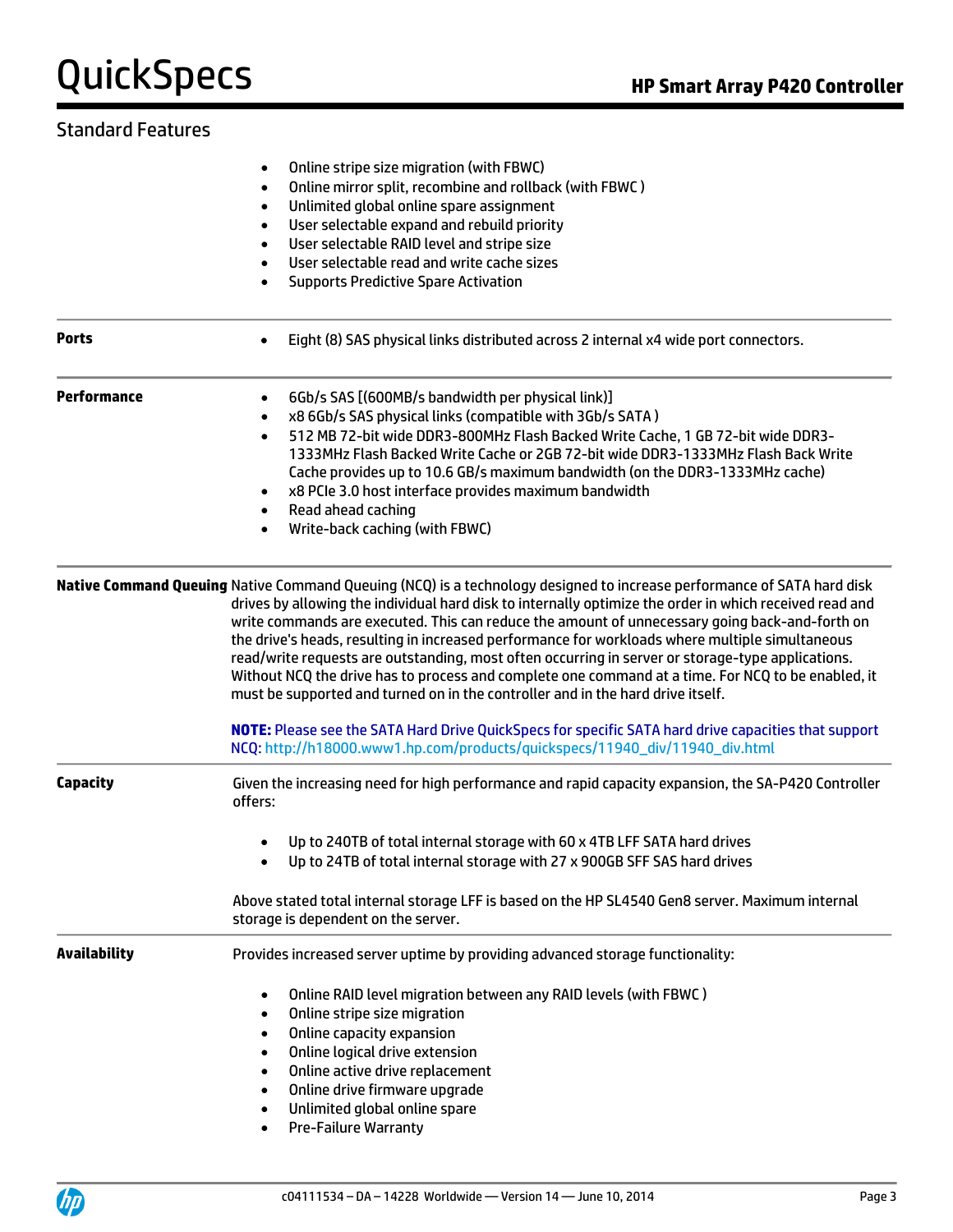| <b>Fault Prevention</b> | The following features offer detection of possible failures before they occur, allowing preventive<br>action to be taken:                                                                                                                                                                                                                                                                                                                                                                                                                                                                                                                                                                                                                                                                                                                                                                                                                                                                                                                                                                                                                                                                                                                                                                                                                                                                                                                                                                                                                                                                                                                                                                                               |  |  |
|-------------------------|-------------------------------------------------------------------------------------------------------------------------------------------------------------------------------------------------------------------------------------------------------------------------------------------------------------------------------------------------------------------------------------------------------------------------------------------------------------------------------------------------------------------------------------------------------------------------------------------------------------------------------------------------------------------------------------------------------------------------------------------------------------------------------------------------------------------------------------------------------------------------------------------------------------------------------------------------------------------------------------------------------------------------------------------------------------------------------------------------------------------------------------------------------------------------------------------------------------------------------------------------------------------------------------------------------------------------------------------------------------------------------------------------------------------------------------------------------------------------------------------------------------------------------------------------------------------------------------------------------------------------------------------------------------------------------------------------------------------------|--|--|
|                         | S.M.A.R.T.: Self Monitoring Analysis and Reporting Technology first developed at HP detects<br>$\bullet$<br>possible hard disk failure before it occurs, allowing replacement of the hard drive before a real<br>failure occurs.<br>Drive Parameter Tracking monitors drive operational parameters, predicting failure and<br>$\bullet$<br>notifying the administrator.<br>Dynamic Sector Repairing continually performs background surface scans on the hard disk<br>$\bullet$<br>drives during inactive periods and automatically remaps bad sectors, ensuring data integrity.<br>Smart Array Cache Tracking monitors integrity of controller cache, allowing pre-failure<br>preventative maintenance.                                                                                                                                                                                                                                                                                                                                                                                                                                                                                                                                                                                                                                                                                                                                                                                                                                                                                                                                                                                                                |  |  |
| <b>Fault Tolerance</b>  | Keeps data available and server running while a failed drive is being replaced; several fault tolerance<br>configurations are supported including:                                                                                                                                                                                                                                                                                                                                                                                                                                                                                                                                                                                                                                                                                                                                                                                                                                                                                                                                                                                                                                                                                                                                                                                                                                                                                                                                                                                                                                                                                                                                                                      |  |  |
|                         | RAID 6 (Advanced Data Guarding): Supported with a minimum of 4 drives. This allocates two<br>$\bullet$<br>sets of parity data across drives. This level of fault tolerance can withstand a double drive<br>failure without downtime or data loss.<br>RAID 60: Supported with a minimum of 8 drives. This volume is composed of two or more RAID<br>6 sub-volumes (parity groups) where data is striped across each parity group as if it were a<br>single physical drive. Each RAID 6 parity group can sustain up to two drive failures without<br>incurring data loss.<br>RAID 5 (Distributed Data Guarding): Supported with a minimum of 3 drives. This allocates one<br>set of parity data across drives. This level of fault tolerance can withstand a single drive<br>failure without downtime or data loss.<br>RAID 50: Supported with a minimum of 6 drives. This volume is composed of two or more RAID<br>5 sub-volumes (parity groups) where data is striped across each parity group as if it were a<br>single physical drive. Each RAID 5 parity group can sustain a single drive failure without<br>incurring data loss.<br>RAID 1 & 10 (Drive Mirroring): Supported with a minimum of 2 drives. This allocates half of the<br>drive array to the data and the other half to the mirrored data, providing two copies of the<br>data.<br>RAID 1 ADM & 10 ADM (Advanced Data Mirroring): Supported with a minimum of 3 drives. RAID<br>1 ADM creates redundant copies of the data using 3 drives. RAID 10 ADM stripes data across<br>two or more sets of RAID 1 ADM volumes. This level of fault tolerance can withstand a double<br>drive failure within a RAID 1 ADM volume without downtime or data loss. |  |  |
| <b>Fault Recovery</b>   | Minimizes downtime, reconstructs data, and facilitates a quick recovery from drive failure                                                                                                                                                                                                                                                                                                                                                                                                                                                                                                                                                                                                                                                                                                                                                                                                                                                                                                                                                                                                                                                                                                                                                                                                                                                                                                                                                                                                                                                                                                                                                                                                                              |  |  |
|                         | Recovery ROM: This feature protects the user from a firmware image corruption by storing a<br>redundant copy of the firmware image. If the active firmware image becomes corrupt, the<br>controller will use the redundant firmware image and continue operating.<br>On-Line Spares: There is no limit to the number of spare drives that can be installed prior to<br>$\bullet$<br>drive failure. If a failure occurs, recovery begins with an On-Line Spare and data is<br>reconstructed automatically.<br>DRAM ECC detects and corrects data bit errors.<br>Battery-backed write cache upgrade provides for up to two days of battery power for data<br>$\bullet$<br>cache retention. The data backup duration could be extended anytime the server's auxiliary<br>power is available during system power down.                                                                                                                                                                                                                                                                                                                                                                                                                                                                                                                                                                                                                                                                                                                                                                                                                                                                                                      |  |  |

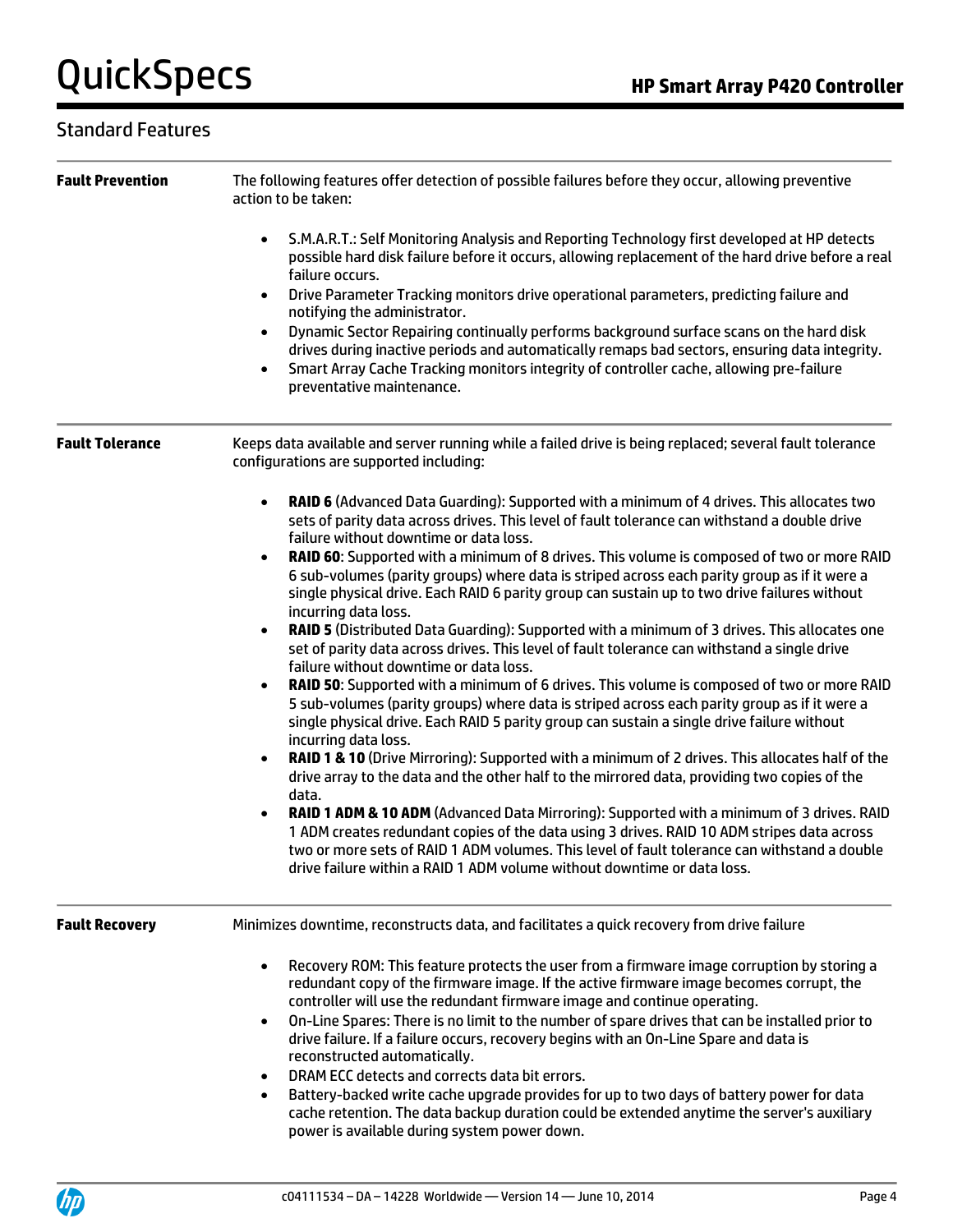| <b>Ease of Use</b>      | Consistency and upgradeability on most current shipping Smart Array products make them unique in<br>the industry:                                                                                                                                                                                                                                                                                                                                                                                                                                                                                                                                     |  |
|-------------------------|-------------------------------------------------------------------------------------------------------------------------------------------------------------------------------------------------------------------------------------------------------------------------------------------------------------------------------------------------------------------------------------------------------------------------------------------------------------------------------------------------------------------------------------------------------------------------------------------------------------------------------------------------------|--|
|                         | GUI based configuration, management and diagnostic software tools with the HP Smart<br>$\bullet$<br><b>Storage Administrator</b>                                                                                                                                                                                                                                                                                                                                                                                                                                                                                                                      |  |
|                         | Common data format between generations of products<br>$\bullet$<br>Data migration between servers and external Modular Smart Array enclosures<br>$\bullet$                                                                                                                                                                                                                                                                                                                                                                                                                                                                                            |  |
| <b>HP SSD SmartPath</b> | The HP SSD Smart Path feature included in the Smart Array software stack improves Solid State Disk<br>(SSD) read performance. With up to 4x better SSD read performance, HP SSD Smart path chooses the<br>optimum path to the SSD and accelerates reads for all RAID levels and RAID 0 writes. HP SSD Smart<br>Path Requires updated firmware, drivers, and configuration utility available at<br>www.hp.com/go/ssdsmartpath. HP SSD Smart Path is ideal for read intensive workloads and is<br>included as a base feature on HP Smart Array P-series controllers. The following operating systems are<br>supported by the HP SSD Smart Path feature: |  |
|                         | <b>Microsoft Windows Server 2008</b><br>$\bullet$<br>Microsoft Windows Server 2008 R2<br>$\bullet$<br><b>Microsoft Windows Server 2012</b><br>$\bullet$<br>Microsoft Windows Server 2012 R2<br>$\bullet$<br>Red Hat Enterprise Linux 6.1, 6.2, 6.3, 6.4, and 6.5<br>$\bullet$<br>SUSE Linux Enterprise Server 11 (SP1, SP2, SPA)<br>٠<br>VMware ESXi 5.0 U3<br>$\bullet$<br>VMware vSphere 5.1 U2 and vSphere 5.5<br>$\bullet$                                                                                                                                                                                                                        |  |
| <b>HP SmartCache</b>    | The HP SmartCache licensed feature is a controller-based read caching solution in a DAS environment<br>that caches the most frequently accessed data ("hot" data) onto lower latency SSDs to dynamically<br>accelerate application workloads. The HP SmartCache architecture is flexible and supports any HP<br>ProLiant Gen8 supported HDD for bulk storage and any HP ProLiant Gen8 supported SSD as an<br>accelerator.                                                                                                                                                                                                                             |  |
|                         | HP SmartCache is deployed and managed using the HP SmartStorage Administrator (HP SSA) and HP<br>Array Configuration Utility (HP ACU).                                                                                                                                                                                                                                                                                                                                                                                                                                                                                                                |  |
|                         | The basic HP SmartCache architecture is comprised of the following three elements:                                                                                                                                                                                                                                                                                                                                                                                                                                                                                                                                                                    |  |
|                         | Bulk storage: The first element is the bulk storage device, which is any supported HDD<br>attached to the HP Smart Array controller.<br>Accelerator: The second element, the accelerator, is a faster/lower latency SSD device that<br>caches data.<br>Metadata: The final element is metadata, information held in a relatively small storage area<br>that maps the location of information residing on the accelerator and bulk storage devices.                                                                                                                                                                                                    |  |
|                         | For more information please visit www.hp.com/go/smartcache                                                                                                                                                                                                                                                                                                                                                                                                                                                                                                                                                                                            |  |
| <b>Warranty</b>         | The warranty for this device is 3-years parts only.                                                                                                                                                                                                                                                                                                                                                                                                                                                                                                                                                                                                   |  |
|                         | Pre-Failure Warranty: Drives attached to the Smart Array Controller and monitored under Insight<br>Manager are supported by a Pre-Failure (replacement) Warranty. For complete details, consult the HP<br>Support Center or refer to your HP Server Documentation.                                                                                                                                                                                                                                                                                                                                                                                    |  |

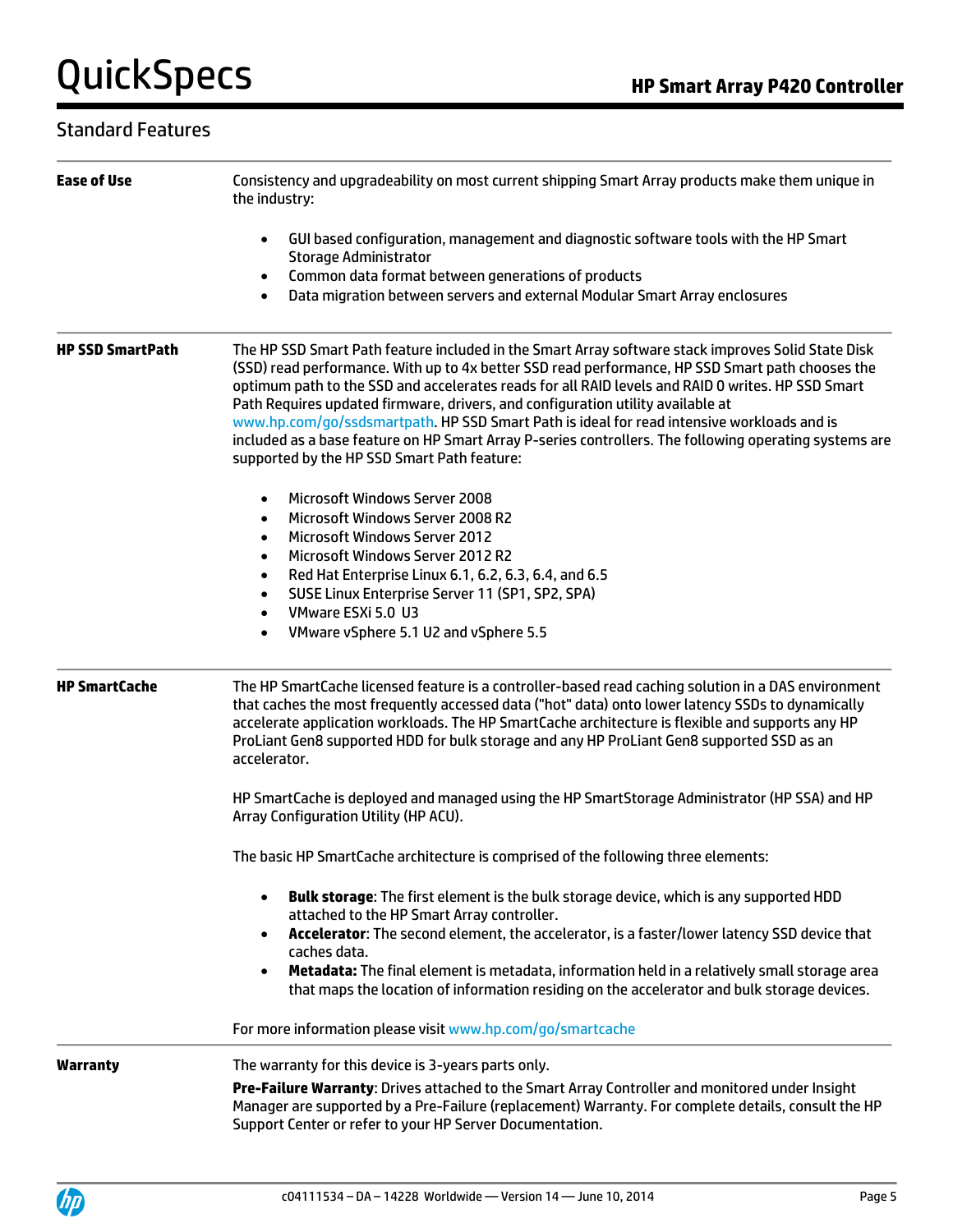### Standard Features

#### **Warranty Upgrade Options**

- Response Upgrade on-site response from next business day to same day 4 hours
- Coverage Extend hours of coverage from 9 hours x 5 days to 24 hours x 7 days
- Duration Select duration of coverage for a period of 1, 3, or 5 years
- Warranty upgrade options can come in the form of Care Packs, which are sold at the HP System level to which this product attaches

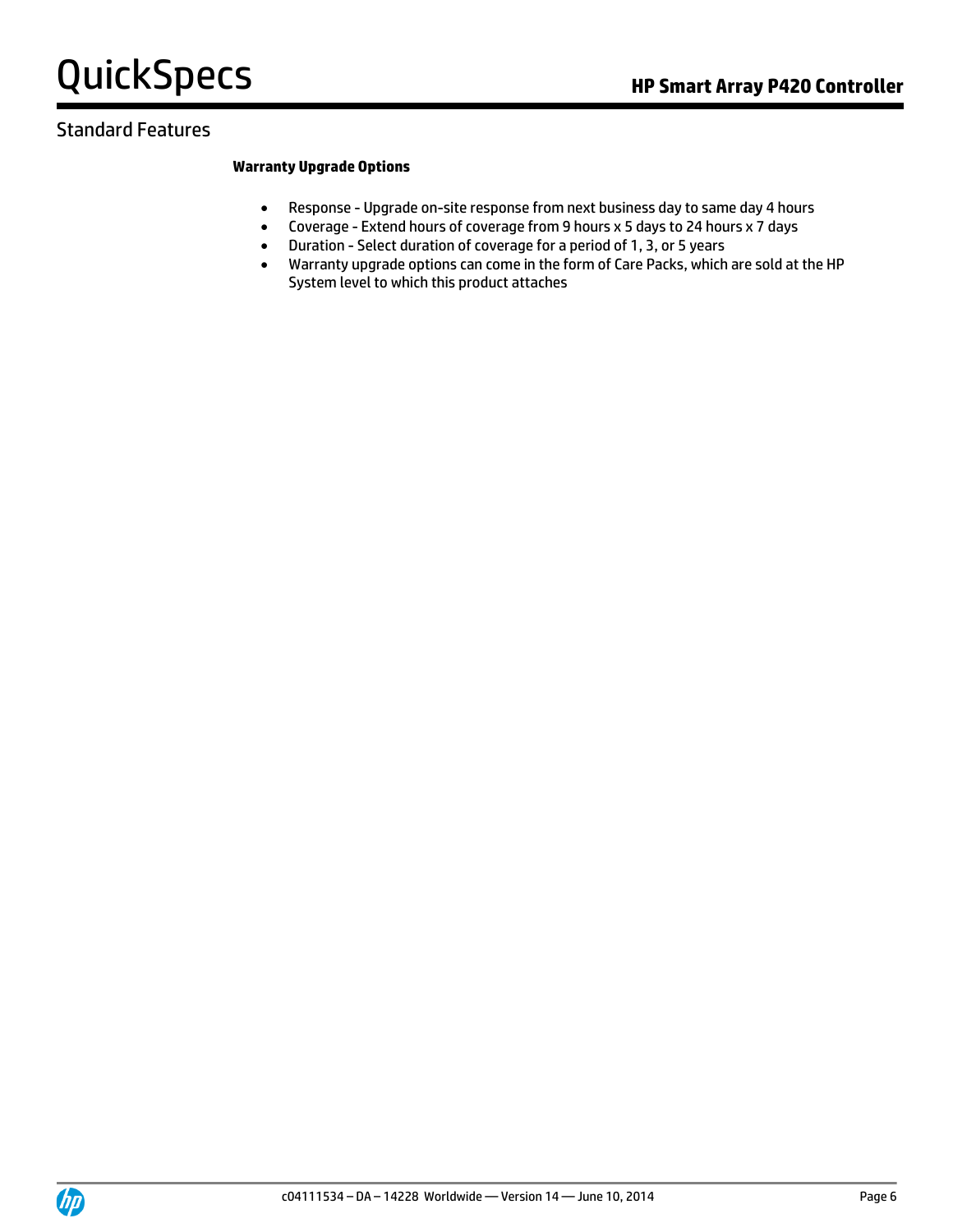### Compatibility

| <b>Server Compatibility</b> | For up to date compatibility, please see the following URL for complete Smart Array Controller<br>compatibility and support information:<br>www.hp.com/go/smartarray                                                                                                                                                                                                                                                                                                                                                                       |
|-----------------------------|--------------------------------------------------------------------------------------------------------------------------------------------------------------------------------------------------------------------------------------------------------------------------------------------------------------------------------------------------------------------------------------------------------------------------------------------------------------------------------------------------------------------------------------------|
| <b>Operating Systems</b>    | Microsoft Windows Server 2008                                                                                                                                                                                                                                                                                                                                                                                                                                                                                                              |
|                             | Microsoft Windows Server 2008                                                                                                                                                                                                                                                                                                                                                                                                                                                                                                              |
|                             | <b>Microsoft Windows Server 2012</b>                                                                                                                                                                                                                                                                                                                                                                                                                                                                                                       |
|                             | Red Hat Enterprise Linux 5 (x64 & x86)                                                                                                                                                                                                                                                                                                                                                                                                                                                                                                     |
|                             | Red Hat Enterprise Linux 6 (x64 & x86)                                                                                                                                                                                                                                                                                                                                                                                                                                                                                                     |
|                             | SUSE Linux Enterprise Server 10 (x64 & x86)                                                                                                                                                                                                                                                                                                                                                                                                                                                                                                |
|                             | SUSE Linux Enterprise Server 11 (x64 & x86)                                                                                                                                                                                                                                                                                                                                                                                                                                                                                                |
|                             | VMware ESX 4.1                                                                                                                                                                                                                                                                                                                                                                                                                                                                                                                             |
|                             | VMware ESXi 4.1, 5.0, 5.1                                                                                                                                                                                                                                                                                                                                                                                                                                                                                                                  |
|                             | NOTE: : For more information on HP's Certified and Supported ProLiant Servers for OS and<br>Virtualization Software and the latest listing of software drivers available for your server and Smart<br>Array RAID controller, please visit our Support Matrix at: http://www.hp.com/go/ossupport                                                                                                                                                                                                                                            |
|                             | NOTE: For more Linux OS support & certification information, please visit our the ProLiant &<br><b>BladeSystem Server Linux matrix:</b>                                                                                                                                                                                                                                                                                                                                                                                                    |
|                             | http://h18004.www1.hp.com/products/servers/linux/hplinuxcert.html                                                                                                                                                                                                                                                                                                                                                                                                                                                                          |
| <b>Software Suite</b>       | Most current shipping Smart Array products share a common set of configuration, management and<br>diagnostic tools, including HP Smart Storage Administrator, and HP Systems Insight Manager. This<br>software consistency of tools reduces the cost of training for each successive generation of product<br>and takes much of the guesswork out of troubleshooting field problems. These tools lower the total<br>cost of ownership by reducing training and technical expertise necessary to install and maintain HP<br>server storage. |
|                             | <b>HP Systems Insight Manager</b>                                                                                                                                                                                                                                                                                                                                                                                                                                                                                                          |
|                             | Powerful server and server options/storage manager tool<br>$\bullet$<br>Monitors over 1200 system wide parameters<br>$\bullet$<br><b>Configuration/Diagnostic Utilities</b><br>$\bullet$                                                                                                                                                                                                                                                                                                                                                   |
|                             | <b>HP Smart Storage Administrator</b>                                                                                                                                                                                                                                                                                                                                                                                                                                                                                                      |
|                             | Comprehensive management for HP Smart Storage products<br>$\bullet$<br>Simplified and intuitive interface and functionality<br>$\bullet$<br>Advanced scripting and diagnostic features<br>$\bullet$                                                                                                                                                                                                                                                                                                                                        |
|                             | For more information please visit www.hp.com/go/hpssa                                                                                                                                                                                                                                                                                                                                                                                                                                                                                      |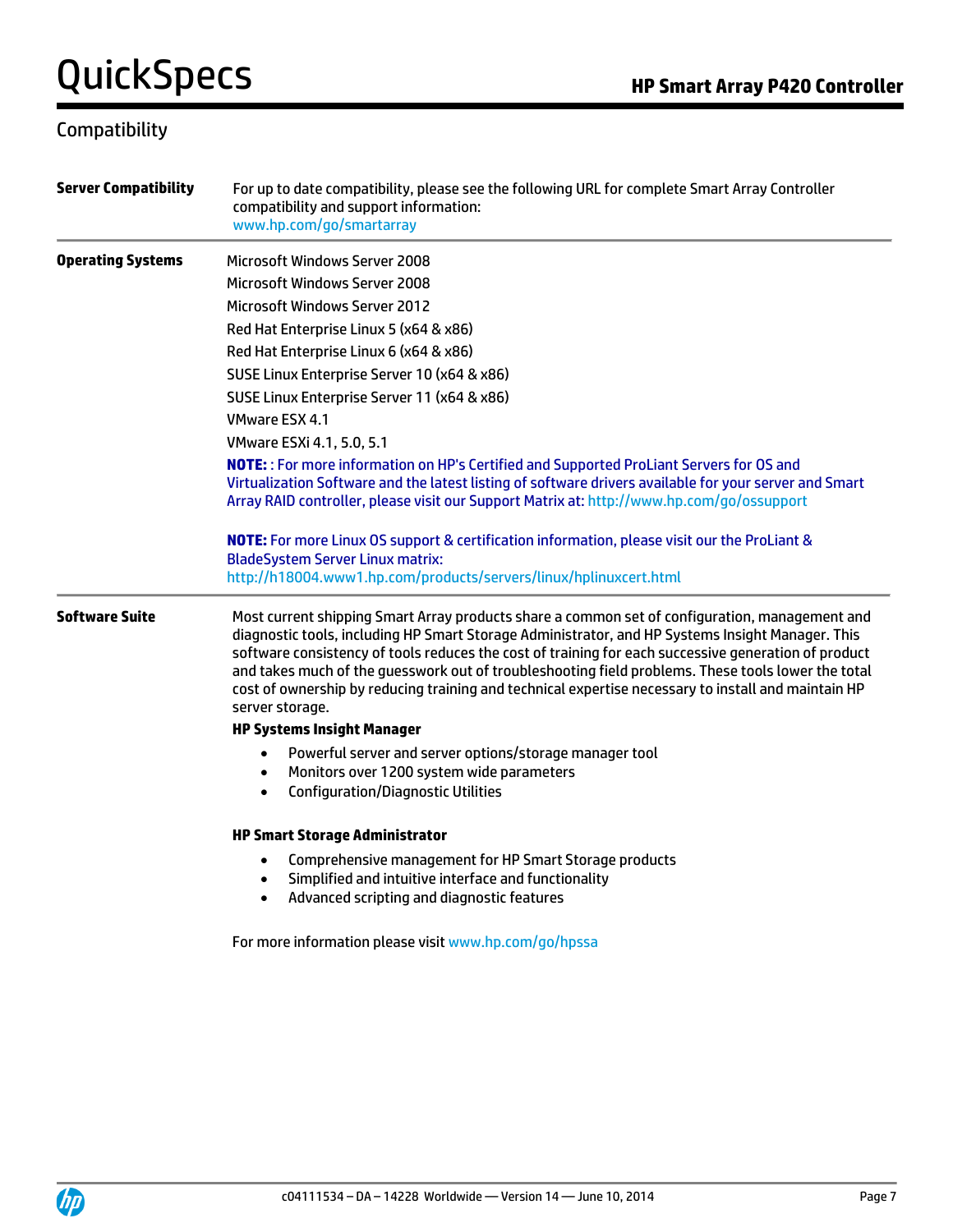#### Service and Support

#### **Service and Support HP Technology Services**

Capitalizing on HP ProLiant server and HP BladeSystem capabilities requires a service partner who understands your increasingly complex business technology environment. That's why it makes sense to team up with the people who know HP infrastructure hardware and software best - the experienced professionals at HP Services.

#### **Protect your business beyond warranty with HP Care Pack Services**

When you buy HP Options, it's also a good time to think about what level of service you may need. HP Care Pack services provide total care and support expertise with committed response choices designed to meet your IT and business need

HP Foundation Care services offer scalable reactive support-packages for HP servers and software. You can choose the type and level of service that is most suitable for your IT and business needs. HP Proactive Care delivers high levels of system availability through proactive service management and advanced technical response.

#### **Recommended HP Care Pack Services for optimal satisfaction with your HP product**

| <b>Optimized Care</b>         | 3-Year HP 6 hour Call to Repair Response, Proactive Care<br>Combined reactive and proactive support for hardware and software helping optimize your systems<br>and delivering high levels of availability through proactive service management and advanced<br>technical response. Hardware problem resolution to return the hardware in operating condition within<br>6 hours of the initial service request. A Technical Account Manager, as your single point of contact, will<br>own your call or issue end to end until resolved.<br>http://h20195.www2.hp.com/v2/GetPDF.aspx/4AA3-8855EEE.pdf |
|-------------------------------|-----------------------------------------------------------------------------------------------------------------------------------------------------------------------------------------------------------------------------------------------------------------------------------------------------------------------------------------------------------------------------------------------------------------------------------------------------------------------------------------------------------------------------------------------------------------------------------------------------|
|                               | HP Installation of ProLiant Add On Options Service<br>This easy-to-buy, easy-to-use HP Care Pack service helps ensure that your new HP hardware or<br>software is installed smoothly, efficiently, and with minimal disruption of your IT and business<br>operations.                                                                                                                                                                                                                                                                                                                               |
| <b>Standard Care</b>          | 3-Year HP 24x7 4 hour response, Proactive Care Service<br>This service gives you combined reactive and proactive support including rapid access to our Advanced<br>Solution Center to manage and prevent problems and a Technical Support Specialist with a broad level<br>of technical knowledge that will engage with additional technical expertise as needed from HP's vast<br>global resources.<br>http://h20195.www2.hp.com/v2/GetPDF.aspx/4AA3-8855EEE.pdf                                                                                                                                   |
|                               | HP Installation of ProLiant Add On Options Service<br>This easy-to-buy, easy-to-use HP Care Pack service helps ensure that your new HP hardware or<br>software is installed smoothly, efficiently, and with minimal disruption of your IT and business<br>operations.                                                                                                                                                                                                                                                                                                                               |
| <b>Related Services</b>       | 3 HP Proactive Care Personalized Support - Environmental Option<br>The Personalized Support option provides an assigned Account Support Manager who can bring best<br>practices from across the industry plus extra technical skills to your IT team. This option is only<br>available as an add-on to HP Proactive Care Support                                                                                                                                                                                                                                                                    |
|                               | <b>HP Proactive Select Service</b><br>Provides a flexible way to purchase HP best-in-class consultancy and technical services. You can buy<br>Proactive Select Service Credits when you purchase your hardware and then use the credits over the<br>next 12 months. http://h20195.www2.hp.com/V2/GetPDF.aspx/4AA2-3842ENN.pdf                                                                                                                                                                                                                                                                       |
|                               | NOTE: Additional HP Care Pack services can be found at: http://hp.com/go/cpc                                                                                                                                                                                                                                                                                                                                                                                                                                                                                                                        |
| <b>Insight Online/Insight</b> | HP Insight Remote Support provides 24 X 7 remote monitoring, proactive notifications, and problem                                                                                                                                                                                                                                                                                                                                                                                                                                                                                                   |

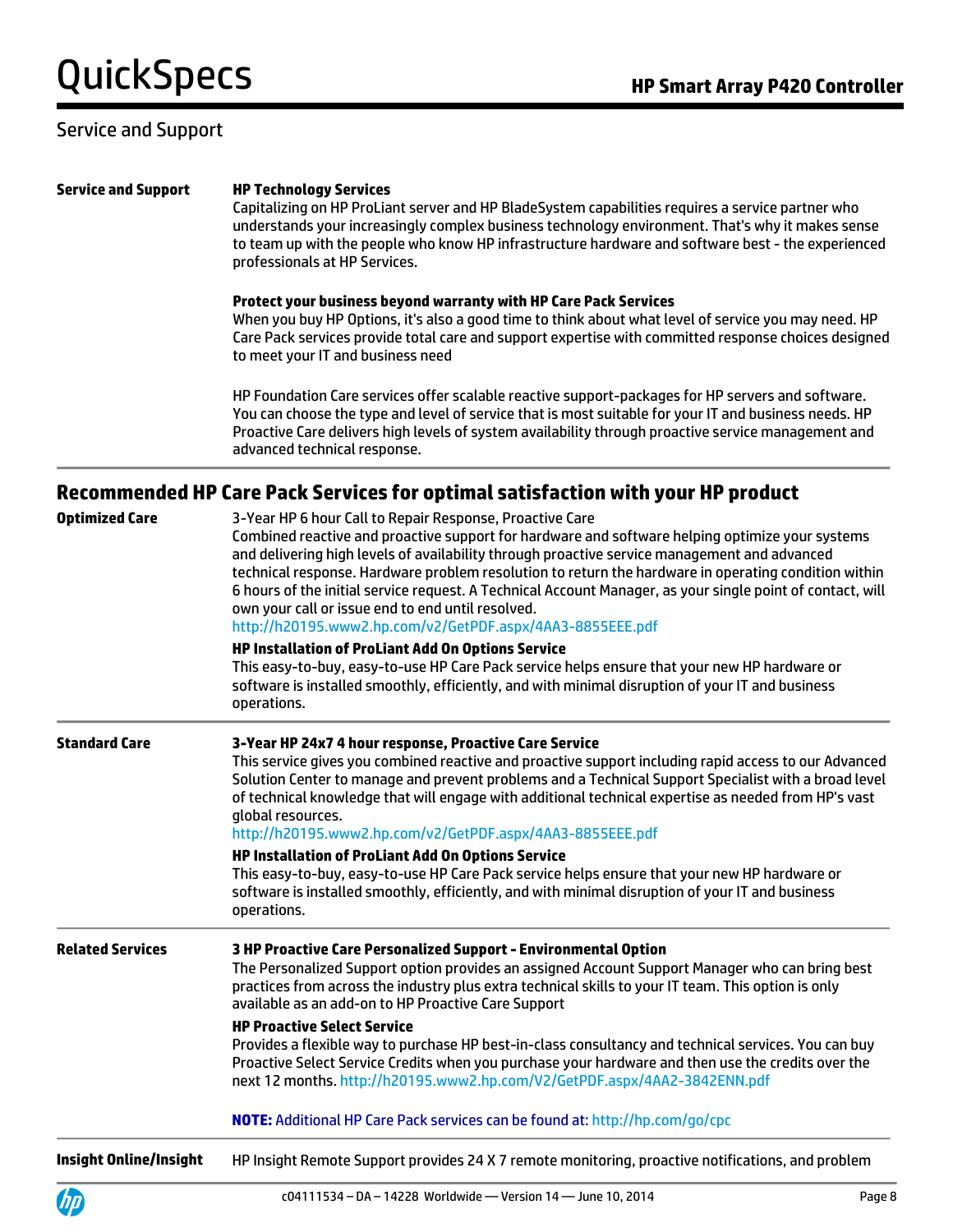Service and Support

| <b>Remote Support</b>       | resolution. This comes at no additional cost with your HP solution. Learn more about Insight Remote<br>Support http://www.hp.com/go/insightremotesupport and Insight Online<br>http://h18013.www1.hp.com/products/servers/management/insight-online/index.html                                                                                                  |
|-----------------------------|-----------------------------------------------------------------------------------------------------------------------------------------------------------------------------------------------------------------------------------------------------------------------------------------------------------------------------------------------------------------|
| <b>HP Support Center</b>    | Personalized online support portal with access to information, tools and experts to support HP<br>business products. Submit support cases online, chat with HP experts, access support resources or<br>collaborate with peers. Learn more http://www.hp.com/go/hpsc                                                                                             |
|                             | HP's Support Center Mobile App* allows you to resolve issues yourself or quickly connect to an agent<br>for live support. Now, you can get access to personalized IT support anywhere, anytime.<br>HP Insight Remote Support and HP Support Center are available at no additional cost with a HP<br>warranty, HP Care Pack or HP contractual support agreement. |
|                             | <b>NOTE:</b> *HP's Support Center Mobile App is subject to local availability                                                                                                                                                                                                                                                                                   |
| <b>Parts and materials</b>  | HP will provide HP-supported replacement parts and materials necessary to maintain the covered<br>hardware product in operating condition, including parts and materials for available and<br>recommended engineering improvements.                                                                                                                             |
|                             | Parts and components that have reached their maximum supported lifetime and/or the maximum<br>usage limitations as set forth in the manufacturer's operating manual, product QuickSpecs, or the<br>technical product data sheet will not be provided, repaired, or replaced as part of these services.                                                          |
|                             | The defective media retention service feature option applies only to Disk or eligible SSD/Flash Drives<br>replaced by HP due to malfunction.                                                                                                                                                                                                                    |
| <b>For more information</b> | To learn more on services for HP ProLiant Servers, please contact your HP sales representative or HP<br>Authorized Channel Partner. Or visit: http://www.hp.com/services/proliant.                                                                                                                                                                              |



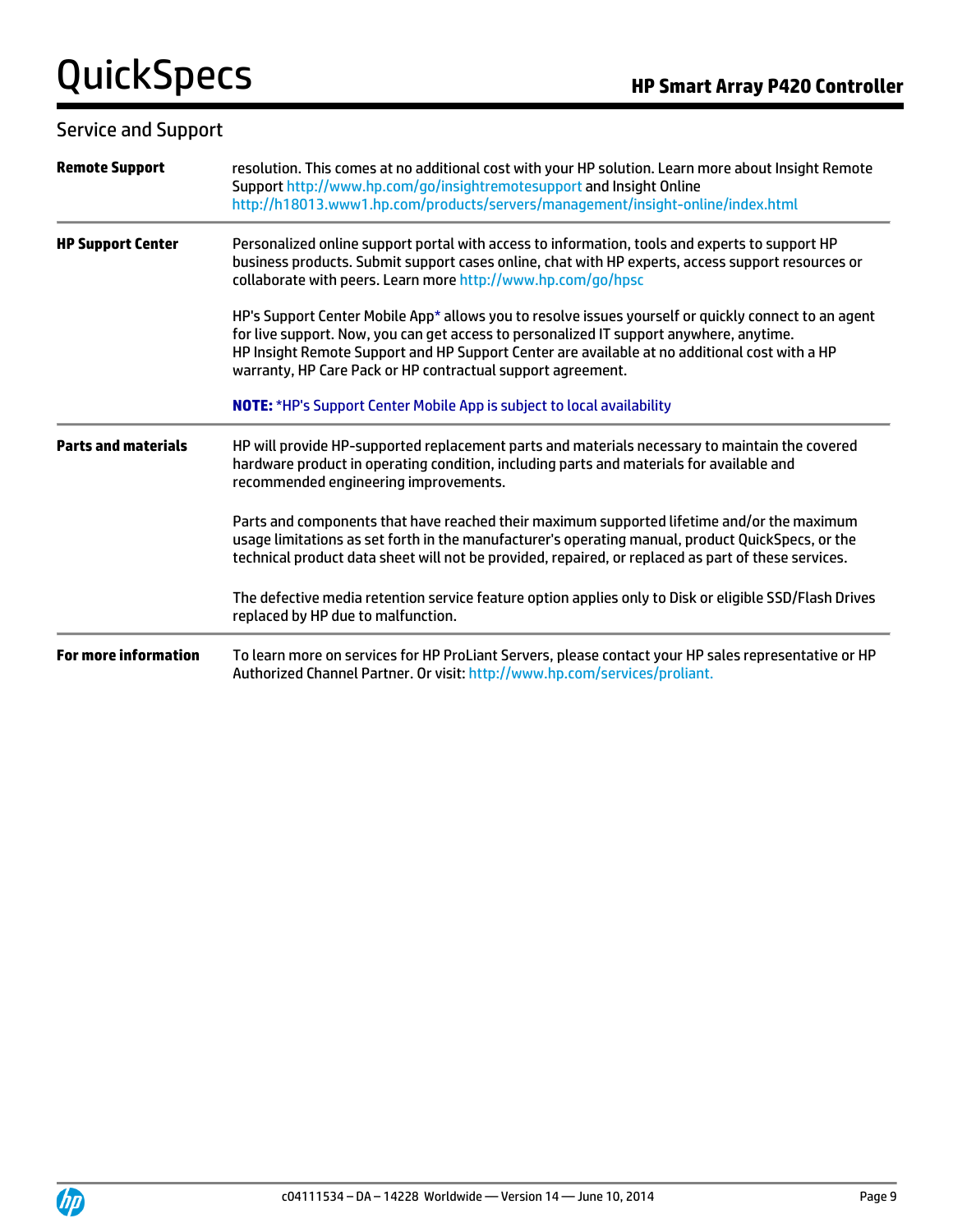### Related Options

| <b>HP Optional Upgrades</b> | HP 512MB P-series Smart Array Flash Backed Write Cache                                                                                                                       |            |
|-----------------------------|------------------------------------------------------------------------------------------------------------------------------------------------------------------------------|------------|
|                             | HP 1GB P-series Smart Array Flash Backed Write Cache                                                                                                                         | 631679-B21 |
|                             | HP 2GB P-series Smart Array Flash Backed Write Cache                                                                                                                         | 631681-B21 |
|                             | <b>NOTE:</b> This is a list of supported options. Some may be discontinued.                                                                                                  |            |
| <b>HP Hard Drives</b>       | HP SAS Hot Plug SmartDrive Carriers for Gen8 Servers only                                                                                                                    |            |
|                             | SAS Hot Plug with SmartDrive SFF (2.5-inch) Enterprise Drives                                                                                                                |            |
|                             | HP 1.2TB 6G SAS 10K rpm SFF (2.5-inch) SC Dual Port Enterprise 3yr Warranty Hard<br><b>Drive</b>                                                                             | 718162-B21 |
|                             | HP 900GB 6G SAS 10K rpm SFF (2.5-inch) SC Enterprise 3yr Warranty Hard Drive                                                                                                 | 652589-B21 |
|                             | HP 600GB 6G SAS 10K rpm SFF (2.5-inch) SC Enterprise 3yr Warranty Hard Drive                                                                                                 | 652583-B21 |
|                             | HP 450GB 6G SAS 10K rpm SFF (2.5-inch) SC Enterprise 3yr Warranty Hard Drive                                                                                                 | 652572-B21 |
|                             | HP 300GB 6G SAS 10K rpm SFF (2.5-inch) SC Enterprise 3yr Warranty Hard Drive                                                                                                 | 652564-B21 |
|                             | HP 300GB 6G SAS 15K rpm SFF (2.5-inch) SC Enterprise 3yr Warranty Hard Drive                                                                                                 | 652611-B21 |
|                             | HP 146GB 6G SAS 15K rpm SFF (2.5-inch) SC Enterprise 3yr Warranty Hard Drive                                                                                                 | 652605-B21 |
|                             | SAS Hot Plug SmartDrive SFF (2.5-inch) Midline Drives                                                                                                                        |            |
|                             | HP 1TB 6G SAS 7.2K rpm SFF (2.5-inch) SC Midline 1yr Warranty Hard Drive                                                                                                     | 652749-B21 |
|                             | HP 500GB 6G SAS 7.2K rpm SFF (2.5-inch) SC Midline 1yr Warranty Hard Drive                                                                                                   | 652745-B21 |
|                             | SAS Hot Plug SmartDrive LFF (3.5-inch) Enterprise Drives                                                                                                                     |            |
|                             | HP 600GB 6G SAS 15K rpm LFF (3.5-inch) SC Enterprise 3yr Warranty Hard Drive                                                                                                 | 652620-B21 |
|                             | HP 450GB 6G SAS 15K rpm LFF (3.5-inch) SC Enterprise 3yr Warranty Hard Drive                                                                                                 | 652615-B21 |
|                             | SAS Hot Plug SmartDrive LFF (3.5-inch) Midline Drives                                                                                                                        |            |
|                             | HP 4TB 6G SAS 7.2K rpm LFF (3.5-inch) SC Midline 1yr Warranty Hard Drive                                                                                                     | 695510-B21 |
|                             | HP 3TB 6G SAS 7.2K rpm LFF (3.5-inch) SC Midline 1yr Warranty Hard Drive                                                                                                     | 652766-B21 |
|                             | HP 2TB 6G SAS 7.2K rpm LFF (3.5-inch) SC Midline 1yr Warranty Hard Drive                                                                                                     | 652757-B21 |
|                             | HP 1TB 6G SAS 7.2K rpm LFF (3.5-inch) SC Midline 1yr Warranty Hard Drive                                                                                                     | 652753-B21 |
|                             | <b>NOTE:</b> Please see the QuickSpecs for Technical Specifications and additional<br>information:<br>http://h18000.www1.hp.com/products/quickspecs/12244_div/12244_div.html |            |
|                             | (Worldwide)                                                                                                                                                                  |            |
|                             | <b>HP 6G SATA Hard Drives</b>                                                                                                                                                |            |
|                             | 6G SATA Hot Plug with SmartDrive SFF (2.5-inch) Midline (MDL) Drives                                                                                                         |            |
|                             | HP 1TB 6G SATA 7.2K rpm SFF (2.5-inch) SC Midline 1yr Warranty Hard Drive                                                                                                    | 655710-B21 |
|                             | HP 500GB 6G SATA 7.2K rpm SFF (2.5-inch) SC Midline 1yr Warranty Hard Drive                                                                                                  | 655708-B21 |
|                             | 6G SATA Hot Plug with SmartDrive LFF (3.5-inch) Midline (MDL) Drives                                                                                                         |            |
|                             | HP 4TB 6G SATA 7.2k rpm LFF (3.5-inch) SC Midline 1yr Warranty Hard Drive                                                                                                    | 693687-B21 |
|                             | HP 3TB 6G SATA 7.2K rpm LFF (3.5-inch) SC Midline 1 yr Warranty Hard Drive                                                                                                   | 628061-B21 |
|                             | HP 2TB 6G SATA 7.2K rpm LFF (3.5-inch) SC Midline 1yr Warranty Hard Drive                                                                                                    | 658079-B21 |
|                             | HP 1TB 6G SATA 7.2K rpm LFF (3.5-inch) SC Midline 1yr Warranty Hard Drive                                                                                                    | 657750-B21 |
|                             | HP 500GB 6G SATA 7.2K rpm LFF (3.5-inch) SC Midline 1yr Warranty Hard Drive                                                                                                  | 658071-B21 |
|                             | 6G SATA Non-hot Plug LFF (3.5-inch) Midline (MDL) Drives                                                                                                                     |            |
|                             | HP 3TB 6G SATA 7.2K rpm LFF (3.5-inch) Non-hot plug Midline 1yr Warranty Hard<br><b>Drive</b>                                                                                | 628065-B21 |
|                             | HP 2TB 6G SATA 7.2K rpm LFF (3.5-inch) Non-hot plug Midline 1yr Warranty Hard<br><b>Drive</b>                                                                                | 659339-B21 |

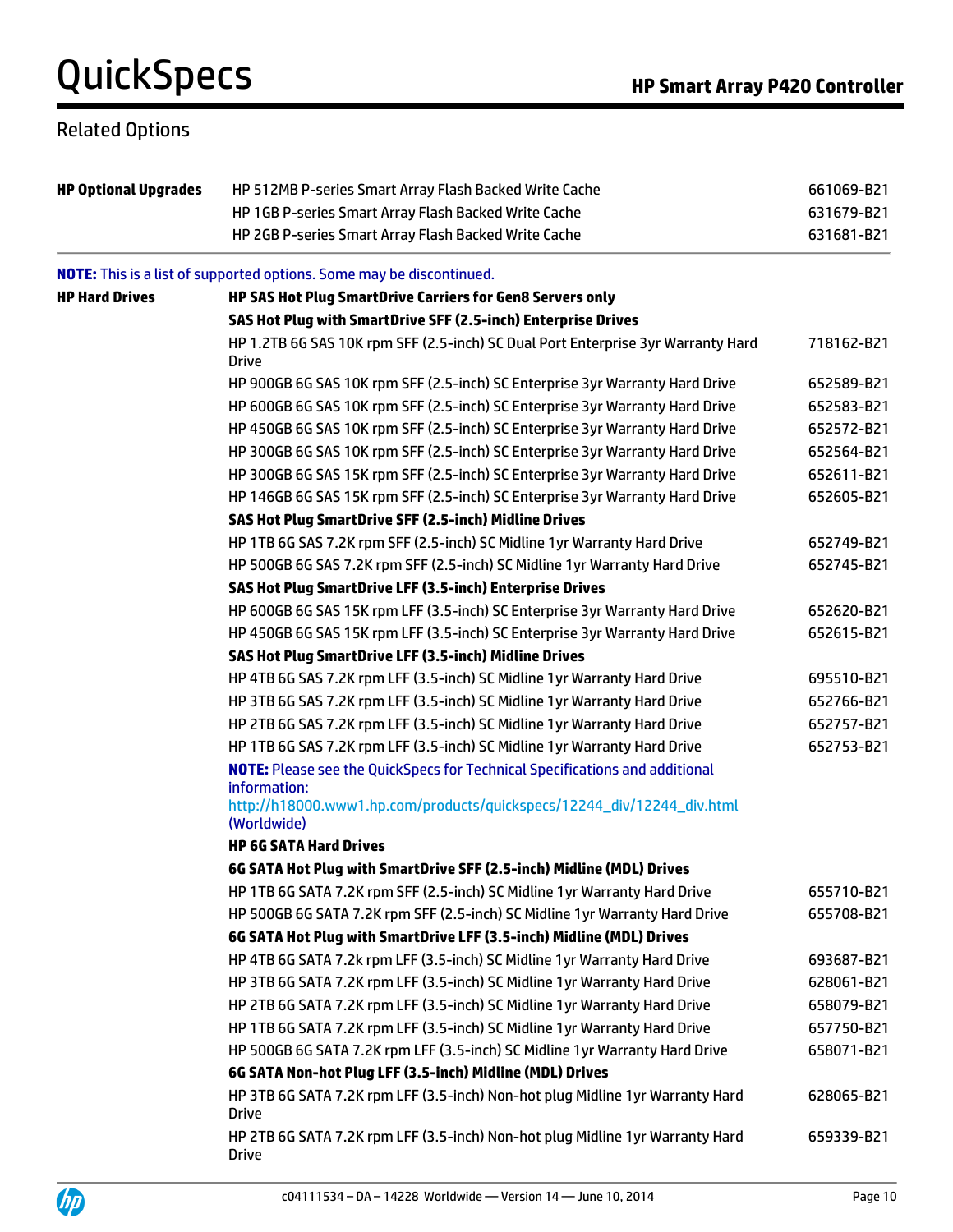#### Related Options

| HP 1TB 6G SATA 7.2K rpm LFF (3.5-inch) Non-hot plug Midline 1yr Warranty Hard<br><b>Drive</b>                                                                                                                                               | 659337-B21 |
|---------------------------------------------------------------------------------------------------------------------------------------------------------------------------------------------------------------------------------------------|------------|
| HP 500GB 6G SATA 7.2K rpm LFF (3.5-inch) Non-hot plug Midline 1yr Warranty Hard<br><b>Drive</b>                                                                                                                                             | 659341-B21 |
| <b>NOTE:</b> SATA hard drives have a 1-year warranty. Please see the QuickSpecs for<br><b>Technical Specifications and additional information:</b><br>http://h18000.www1.hp.com/products/quickspecs/13021_div/13021_div.html<br>(Worldwide) |            |
| <b>HP Solid State Drives (SSD)</b>                                                                                                                                                                                                          |            |
| <b>HP SSD SATA Drives</b>                                                                                                                                                                                                                   |            |
| 6G SATA Value Endurance Hot Plug SFF (2.5-inch) Enterprise Boot Solid State<br><b>Drives</b>                                                                                                                                                |            |
| HP 120GB 6G SATA Value Endurance SFF 2.5-in SC Enterprise Boot 3yr Wty Solid<br><b>State Drive</b>                                                                                                                                          | 717965-B21 |
| HP 80GB 6G SATA Value Endurance SFF 2.5-in SC Enterprise Boot 3yr Wty Solid State<br><b>Drive</b>                                                                                                                                           | 734360-B21 |
| 6G SATA Value Endurance Hot Plug LFF (3.5-inch) Enterprise Boot Solid State<br><b>Drives</b>                                                                                                                                                |            |
| HP 120GB 6G SATA Value Endurance LFF 3.5-in SC Enterprise Boot 3yr Wty Solid<br><b>State Drive</b>                                                                                                                                          | 718171-B21 |
| HP 80GB 6G SATA Value Endurance LFF 3.5-in SC Enterprise Boot 3yr Wty Solid State<br><b>Drive</b>                                                                                                                                           | 734362-B21 |
| 6G SATA Value Endurance Hot Plug SFF (2.5-inch) Enterprise Value Solid State<br><b>Drives</b>                                                                                                                                               |            |
| HP 800GB 6G SATA Value Endurance SFF 2.5-in SC Enterprise Value 3yr Wty Solid<br><b>State Drive</b>                                                                                                                                         | 717973-B21 |
| HP 480GB 6G SATA Value Endurance SFF 2.5-in SC Enterprise Value 3yr Wty Solid<br><b>State Drive</b>                                                                                                                                         | 717971-B21 |
| HP 240GB 6G SATA Value Endurance SFF 2.5-in SC Enterprise Value 3yr Wty Solid<br><b>State Drive</b>                                                                                                                                         | 717969-B21 |
| 6G SATA Value Endurance Hot Plug LFF (3.5-inch) Enterprise Value Solid State                                                                                                                                                                |            |
| <b>Drives</b><br>HP 800GB 6G SATA Value Endurance LFF 3.5-in SC Enterprise Value 3yr Wty Solid                                                                                                                                              | 718189-B21 |
| <b>State Drive</b>                                                                                                                                                                                                                          |            |
| HP 480GB 6G SATA Value Endurance LFF 3.5-in SC Enterprise Value 3yr Wty Solid<br><b>State Drive</b>                                                                                                                                         | 718183-B21 |
| HP 240GB 6G SATA Value Endurance LFF 3.5-in SC Enterprise Value 3yr Wty Solid<br><b>State Drive</b>                                                                                                                                         | 718177-B21 |
| 6G SATA ME Hot Plug SFF (2.5-inch) Enterprise Mainstream Solid State Drives                                                                                                                                                                 |            |
| HP 800GB 6G SATA Mainstream Endurance SFF 2.5-in SC Enterprise Mainstream 3yr<br><b>Wty Solid State Drive</b>                                                                                                                               | 691868-B21 |
| HP 400GB 6G SATA Mainstream Endurance SFF 2.5-in SC Enterprise Mainstream 3yr<br><b>Wty Solid State Drive</b>                                                                                                                               | 691866-B21 |
| HP 200GB 6G SATA Mainstream Endurance SFF 2.5-in SC Enterprise Mainstream 3yr<br><b>Wty Solid State Drive</b>                                                                                                                               | 691864-B21 |
| HP 100GB 6G SATA Mainstream Endurance SFF 2.5-in SC Enterprise Mainstream 3yr<br><b>Wty Solid State Drive</b>                                                                                                                               | 691862-B21 |
| 6G SATA ME Hot Plug SFF (3.5-inch) Enterprise Mainstream Solid State Drives                                                                                                                                                                 |            |
| HP 800GB 6G SATA Mainstream Endurance LFF 3.5-in SC Enterprise Mainstream 3yr                                                                                                                                                               | 691860-B21 |

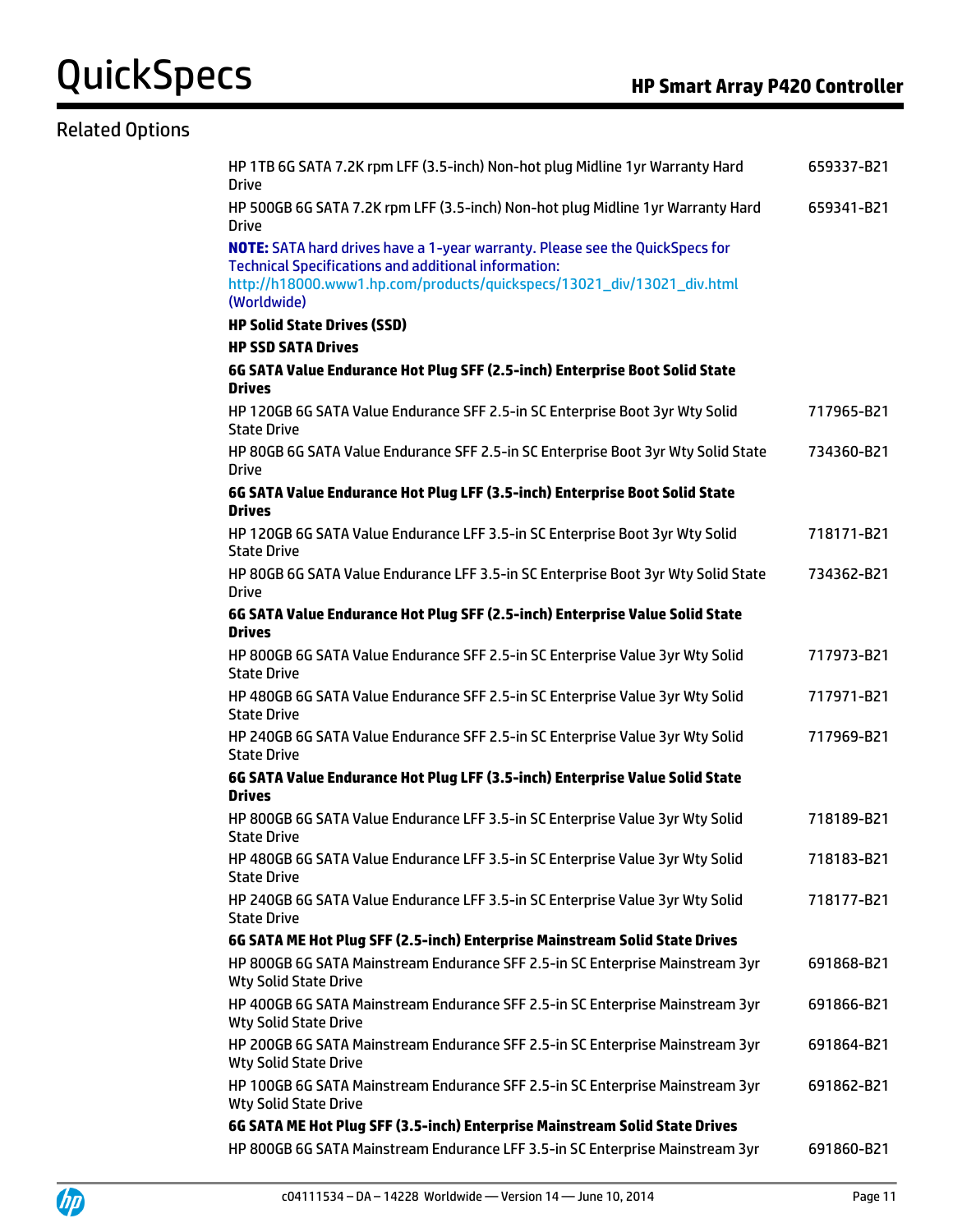### Related Options

|                         | HP Mini SAS Straight to Straight 37in Cable Assembly<br>HP Double Mini SAS Y 36in Cable Assembly                                                                                                                                                                                                                                                       | 662897-B21<br>662901-B21 |
|-------------------------|--------------------------------------------------------------------------------------------------------------------------------------------------------------------------------------------------------------------------------------------------------------------------------------------------------------------------------------------------------|--------------------------|
|                         | HP Mini SAS Straight to Left 33in Cable Assembly                                                                                                                                                                                                                                                                                                       | 662899-B21               |
| <b>HP Cable Options</b> | <b>Mini SAS Cables</b>                                                                                                                                                                                                                                                                                                                                 |                          |
|                         | components.<br>NOTE: Hard drives have either a one year or three year warranty; refer to the specific<br>hard drive QuickSpecs for details.                                                                                                                                                                                                            |                          |
|                         | <b>NOTE:</b> The components of a storage subsystem (e.g. the drive, the HBA/controller,<br>firmware, and the server backplane) should operate at the same data transfer rate or<br>the system bandwidth will be negotiated down to an acceptable level for all                                                                                         |                          |
|                         | <b>NOTE:</b> There is a known compatibility issue with some early 3.5" SATA HDD that will<br>make them unable to be used with the SA-P400 controller. Customers should verify<br>that they are not using hard drive part number 332649-002/003 (spare 353042-<br>001), 332650-002/003 (spare 353043-001), or 356536-002/003 (spare 353044-<br>$001$ ). |                          |
|                         | <b>NOTE:</b> Go to the HP Hard Drive Compatibility table for complete drive compatibility<br>information (http://www.hp.com/products/harddiskdrives). Using hard drives in<br>unsupported configurations will result in voiding the warranty and could result in<br>damage to the drive and/or loss of data.                                           |                          |
|                         | <b>NOTE:</b> Please see the QuickSpecs for Technical Specifications and additional<br>information:<br>http://h18000.www1.hp.com/products/quickspecs/14038_div/14038_div.html<br>(Worldwide)                                                                                                                                                            |                          |
|                         | HP 400GB 6G SAS Mainstream Endurance SFF 2.5-in SC Enterprise Mainstream 3yr<br><b>Wty Solid State Drive</b>                                                                                                                                                                                                                                           | 690827-B21               |
|                         | <b>Wty Solid State Drive</b><br>6G SAS ME Hot Plug SFF (2.5-inch) Enterprise Mainstream Solid State Drives                                                                                                                                                                                                                                             |                          |
|                         | <b>Wty Solid State Drive</b><br>HP 200GB 12G SAS Mainstream Endurance SFF 2.5-in SC Enterprise Mainstream 3yr                                                                                                                                                                                                                                          | 741138-B21               |
|                         | HP 800GB 12G SAS Mainstream Endurance SFF 2.5-in SC Enterprise Mainstream 3yr<br><b>Wty Solid State Drive</b><br>HP 400GB 12G SAS Mainstream Endurance SFF 2.5-in SC Enterprise Mainstream 3yr                                                                                                                                                         | 741146-B21<br>741142-B21 |
|                         | 12G SAS Enterprise Mainstream Solid State Drives                                                                                                                                                                                                                                                                                                       |                          |
|                         | HP 200GB 12G SAS High Endurance SFF 2.5-in SC Enterprise Performance 3yr Wty<br><b>Solid State Drive</b>                                                                                                                                                                                                                                               | 741151-B21               |
|                         | HP 400GB 12G SAS High Endurance SFF 2.5-in SC Enterprise Performance 3yr Wty<br><b>Solid State Drive</b>                                                                                                                                                                                                                                               | 741155-B21               |
|                         | HP 800GB 12G SAS High Endurance SFF 2.5-in SC Enterprise Performance 3yr Wty<br><b>Solid State Drive</b>                                                                                                                                                                                                                                               | 741159-B21               |
|                         | <b>HP SSD SAS Drives</b><br>12G SAS Enterprise Performance Solid State Drives                                                                                                                                                                                                                                                                          |                          |
|                         | HP 100GB 6G SATA Mainstream Endurance LFF 3.5-in SC Enterprise Mainstream 3yr<br><b>Wty Solid State Drive</b>                                                                                                                                                                                                                                          | 691852-B21               |
|                         | HP 200GB 6G SATA Mainstream Endurance LFF 3.5-in SC Enterprise Mainstream 3yr<br><b>Wty Solid State Drive</b>                                                                                                                                                                                                                                          | 691854-B21               |
|                         | <b>Wty Solid State Drive</b><br>HP 400GB 6G SATA Mainstream Endurance LFF 3.5-in SC Enterprise Mainstream 3yr<br><b>Wty Solid State Drive</b>                                                                                                                                                                                                          | 691856-B21               |
|                         |                                                                                                                                                                                                                                                                                                                                                        |                          |

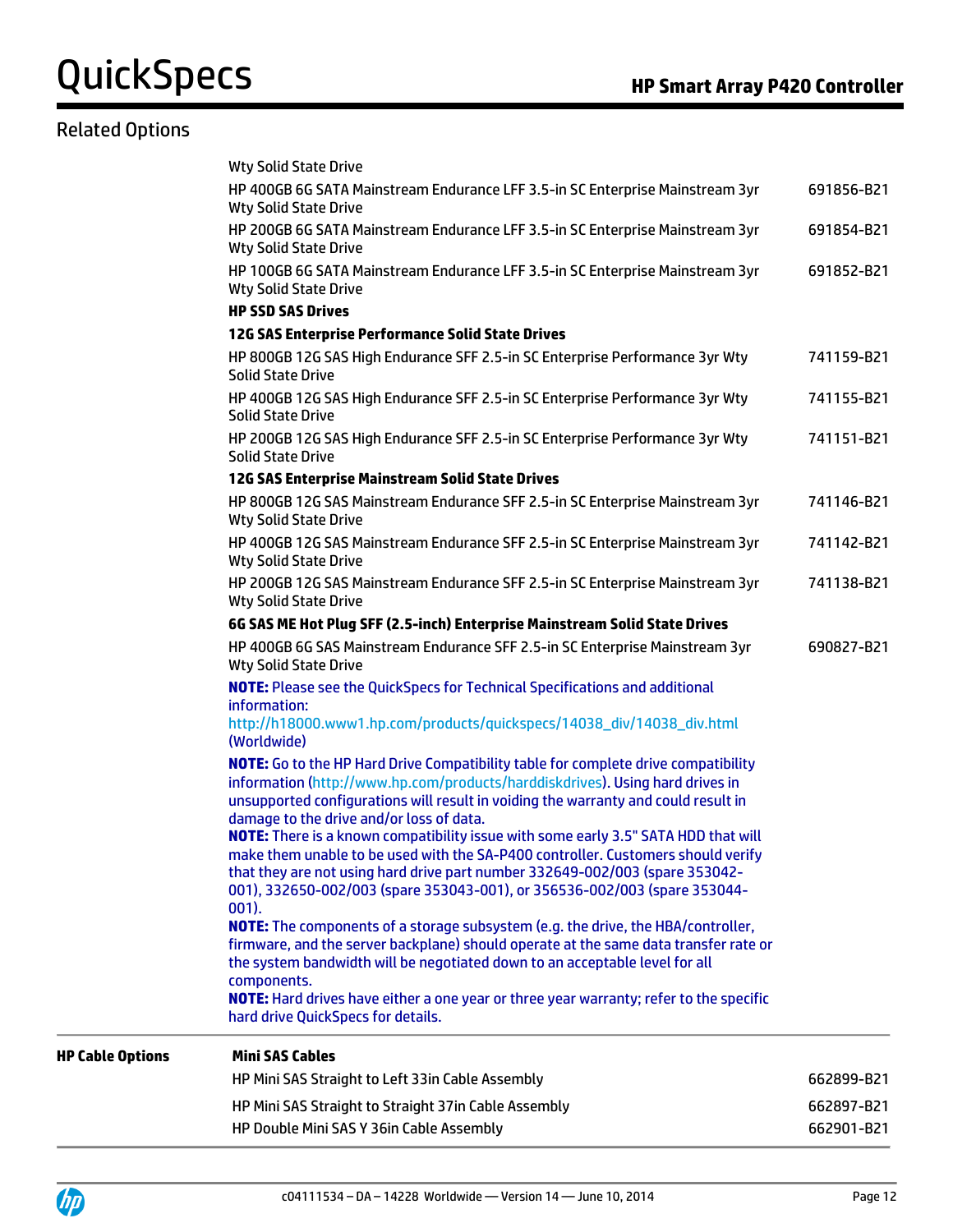#### Related Options

| <b>HP SmartCache</b> | HP SmartCache No Media 24x7 Technical Support 1 Svr License<br><b>NOTE:</b> This part number can be used to purchase a single license or to order<br>multiple licenses with a unique activation key per server. Customer will receive a<br>printed license entitlement certificate via physical shipment. The license<br>entitlement certificate must be redeemed online or via fax in order to obtain the<br>license activation key(s). Include one year of 24x7 HP Software Technical Support<br>Services. | D7S26A   |
|----------------------|--------------------------------------------------------------------------------------------------------------------------------------------------------------------------------------------------------------------------------------------------------------------------------------------------------------------------------------------------------------------------------------------------------------------------------------------------------------------------------------------------------------|----------|
|                      | HP SmartCache No Media 24x7 Technical Support Electronic License<br><b>NOTE:</b> This part number can be used to purchase multiple licenses with a single<br>activation key. Customer will receive a printed license entitlement certificate via<br>physical shipment. The license entitlement certificate must be redeemed online or<br>via fax in order to obtain the license activation key(s). Includes one year of 24x7 HP<br><b>Software Technical Support Services.</b>                               | D7S27AAE |
|                      | HP SmartCache No Media 24x7 Technical Support Flexible License<br>NOTE: This part number can be used to purchase a single license or to order multiple<br>licenses with a single activation key. Customers will receive a license entitlement<br>certificate via e-mail. The license entitlement certificate must be redeemed online<br>or via fax in order to obtain the license activation key(s). Include one year of 24x7<br><b>HP Software Technical Support Services.</b>                              | D7S27A   |
|                      | <b>NOTE:</b> HP SmartCache requires the following: Min 1 or 2 GB FBWC module along with<br>HP ProLiant Gen8 supported HDD(s) and SSD(s) for more information visit:                                                                                                                                                                                                                                                                                                                                          |          |

www.hp.com/go/smartcache

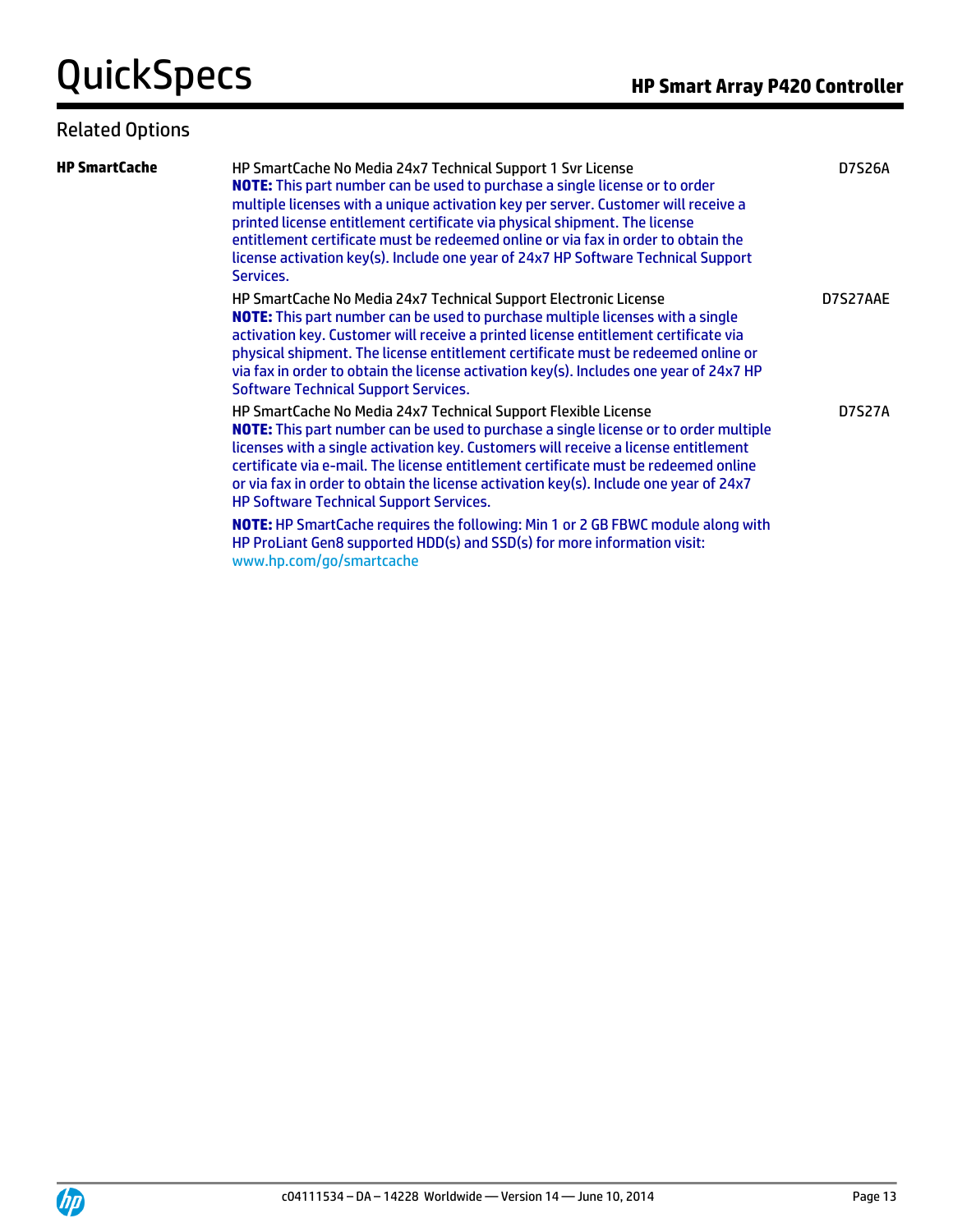### Technical Specifications

| <b>Dimensions</b><br>(not including bracket)                | Low Profile PCIe Form Factor<br>7.5 in x 9.5 in x 2.25 in (19.05 cm x 24.13 cm x 5.72 cm)                                                          |                                                                                                                                                                                                                                                                                                                                                                                                                                                    |  |
|-------------------------------------------------------------|----------------------------------------------------------------------------------------------------------------------------------------------------|----------------------------------------------------------------------------------------------------------------------------------------------------------------------------------------------------------------------------------------------------------------------------------------------------------------------------------------------------------------------------------------------------------------------------------------------------|--|
| <b>Disk Drive and Enclosure</b>                             | 6Gb/s SAS (Serial Attached SCSI)                                                                                                                   |                                                                                                                                                                                                                                                                                                                                                                                                                                                    |  |
| <b>Interface - Transfer rate</b>                            | Up to 6Gb/s SATA (Serial ATA)                                                                                                                      |                                                                                                                                                                                                                                                                                                                                                                                                                                                    |  |
| <b>SAS Connectors</b>                                       | 2 internal (Mini-SAS) x8 wide port connectors                                                                                                      |                                                                                                                                                                                                                                                                                                                                                                                                                                                    |  |
| <b>Cache Memory Speed</b>                                   | DDR3-800MHz with 40-bit for 512MB FBWC or DDR3-1333MHz with 72-bit wide bus provides up to<br>10.6 GB/s maximum bandwidth.                         |                                                                                                                                                                                                                                                                                                                                                                                                                                                    |  |
| <b>Server Interface</b>                                     | x8 PCIe 3.0 provides 8GB/s maximum bandwidth                                                                                                       |                                                                                                                                                                                                                                                                                                                                                                                                                                                    |  |
| <b>SAS Speed</b>                                            | x8 6Gb/s SAS provides 4.8GB/s maximum bandwidth                                                                                                    |                                                                                                                                                                                                                                                                                                                                                                                                                                                    |  |
| <b>Cache Memory</b>                                         | 40-bit 512MB ECC protected cache, 72-bit 1GB FBWC or 72-bit 2GB FBWC module upgrades available;<br>transportable with flash upgrade                |                                                                                                                                                                                                                                                                                                                                                                                                                                                    |  |
|                                                             | Logical Drives Supported Zero Memory for embedded controller supports up to 2 logical volumes<br>512MB cache and greater, Up to 64 logical volumes |                                                                                                                                                                                                                                                                                                                                                                                                                                                    |  |
|                                                             | Host Memory Addressing 64-bit, supporting greater than 4GB server memory space                                                                     |                                                                                                                                                                                                                                                                                                                                                                                                                                                    |  |
| <b>RAID Support</b>                                         | RAID 6, 60 (Advanced Data Guarding)<br>NOTE: RAID 6, 60 can be enabled with a minimum of 512 MB FBWC                                               |                                                                                                                                                                                                                                                                                                                                                                                                                                                    |  |
|                                                             | RAID 5, 50 (Distributed Data Guarding)<br>NOTE: A minimum or 512 MB cache is required to enable RAID 5, 50 support of the Smart Array P420i        |                                                                                                                                                                                                                                                                                                                                                                                                                                                    |  |
|                                                             | RAID 1, 10 (Drive Mirroring)                                                                                                                       |                                                                                                                                                                                                                                                                                                                                                                                                                                                    |  |
|                                                             | RAID 1 ADM, 10 ADM (Advanced Data Mirroring)                                                                                                       |                                                                                                                                                                                                                                                                                                                                                                                                                                                    |  |
|                                                             | <b>RAID 0 (Striping</b>                                                                                                                            |                                                                                                                                                                                                                                                                                                                                                                                                                                                    |  |
| <b>Upgradeable Firmware</b>                                 | Upgradeable Firmware with recovery ROM feature                                                                                                     |                                                                                                                                                                                                                                                                                                                                                                                                                                                    |  |
| <b>Environment-friendly</b><br><b>Products and Approach</b> | and Recycling                                                                                                                                      | End-of-life Management Hewlett-Packard offers end-of-life HP product return, trade-in, and<br>recycling programs in many geographic areas. For trade-in information,<br>please go to: http://www.hp.com/go/green. To recycle your product,<br>please go to: http://www.hp.com/go/green or contact your nearest HP<br>sales office. Products returned to HP will be recycled, recovered or<br>disposed of in a responsible manner.                  |  |
|                                                             |                                                                                                                                                    | The EU WEEE directive (2002/95/EC) requires manufacturers to provide<br>treatment information for each product type for use by treatment<br>facilities. This information (product disassembly instructions) is posted on<br>the Hewlett Packard web site at: http://www.hp.com/go/green. These<br>instructions may be used by recyclers and other WEEE treatment facilities<br>as well as HP OEM customers who integrate and re-sell HP equipment. |  |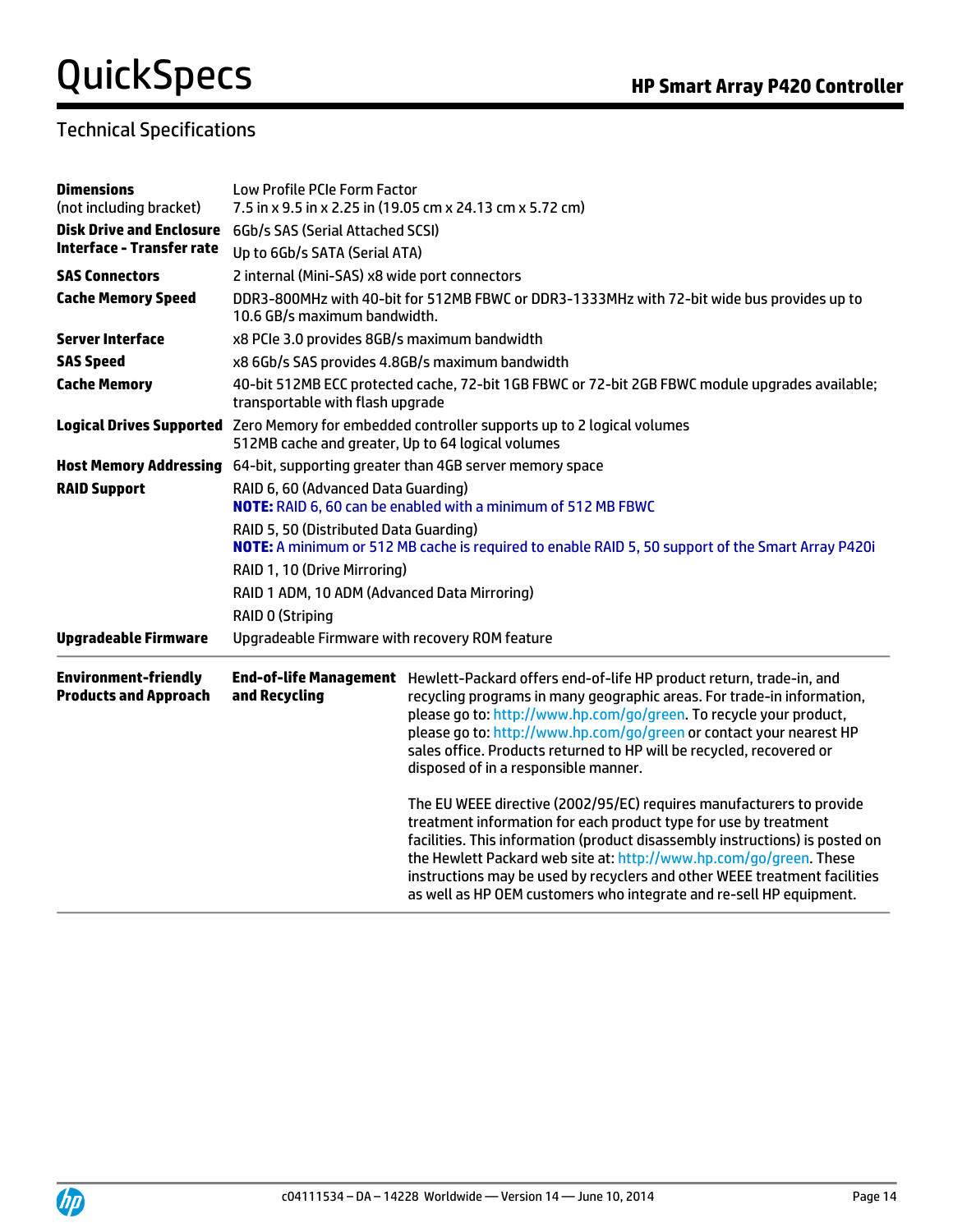### Summary of Changes

| <b>Date</b> | <b>Version History</b> | Action  | <b>Description of Change:</b>                                                    |
|-------------|------------------------|---------|----------------------------------------------------------------------------------|
| 10-Jun-2013 | From Version 13 to     | Added   | Related Options - Added 12G SAS Enterprise Performance                           |
|             | 14                     |         | Solid State Drives and 12G SAS Enterprise Mainstream                             |
|             |                        |         | Solid State Drives to Hard Drives.                                               |
|             |                        | Changed | <b>Standard Features, Compatibility and Related Options</b>                      |
|             |                        |         | were revised.                                                                    |
|             |                        | Removed | Related Options - Removed 6G SAS SLC Hot Plug SFF (2.5-                          |
|             |                        |         | inch) Enterprise Performance Solid State Drives, 3G SATA                         |
|             |                        |         | MLC Hot Plug SFF (2.5-inch) Enterprise Mainstream Solid                          |
|             |                        |         | State Drives and 3G SATA MLC Hot Plug LFF (3.5-inch)                             |
|             |                        |         | <b>Enterprise Mainstream Solid State Drives from Hard</b>                        |
|             |                        |         | Drives.                                                                          |
| 13-Sep-2013 | From Version 12 to     | Changed | <b>Changes made to the following Sections</b>                                    |
|             | 13                     |         |                                                                                  |
|             |                        |         | <b>Overview</b>                                                                  |
|             |                        |         |                                                                                  |
|             |                        |         | <b>Standard Features</b>                                                         |
|             |                        |         |                                                                                  |
|             |                        |         | Compatibility                                                                    |
|             |                        |         |                                                                                  |
|             |                        |         |                                                                                  |
| 10-Sep-2013 | From Version 11 to     | Changed | <b>Service and Support</b><br>Operating Systems, Hard Drives, and HP Tape Backup |
|             | 12                     |         | were revised.                                                                    |
| 10-Jun-2013 | From Version 10 to     | Added   | Compatibility: Added HP SSD SmartPath and HP                                     |
|             | 11                     |         | SmartCache sections.                                                             |
|             |                        | Changed | Overview: Updated What's New with Up to 4x better Solid                          |
|             |                        |         | State Disk (SSD) read performance with the SSD Smart                             |
|             |                        |         | Path firmware and driver based feature for Smart Array                           |
|             |                        |         | controllers                                                                      |
|             |                        |         |                                                                                  |
|             |                        |         | Standard Features: Updated Key Features section.                                 |
| 27-Mar-2013 | From Version 9 to 10   | Changed | Changes were made to the Operating Systems section                               |
|             |                        |         | within Compatibility.                                                            |
| 19-Feb-2013 | From Version 8 to 9    | Changed | Changes were made to the Overview Section, What's New                            |
|             |                        |         | Section, Key Features and Performance Sections.                                  |
| 04-Dec-2012 | From Version 7 to 8    | Added   | Added new Hard Drivers to Related Options section.                               |
| 26-Nov-2012 | From Version 6 to 7    | Added   | Added missing sub-header in Related Options section.                             |
| 06-Jun-2012 | From Version 5 to 6    | Changed | Changes made in the Standard Features, Related Options                           |
|             |                        |         | and Technical Specifications sections.                                           |
| 25-May-2012 | From Version 4 to 5    | Changed | Changes made in the Standard Features, Related Options                           |
|             |                        |         | and Technical Specifications sections.                                           |
| 14-May-2012 | From Version 3 to 4    | Changed | Hard Drives were completely revised and What's New was                           |
|             |                        |         | added.                                                                           |
| 15-Mar-2012 | From Version 2 to 3    | Changed | Changes made in the Hard Drives section of Related                               |
|             |                        |         | Options.                                                                         |
| 07-Mar-2012 | From Version 1 to 2    | Changed | Changes made in the Hard Drives section of Related                               |
|             |                        |         | Options.                                                                         |
|             |                        |         |                                                                                  |